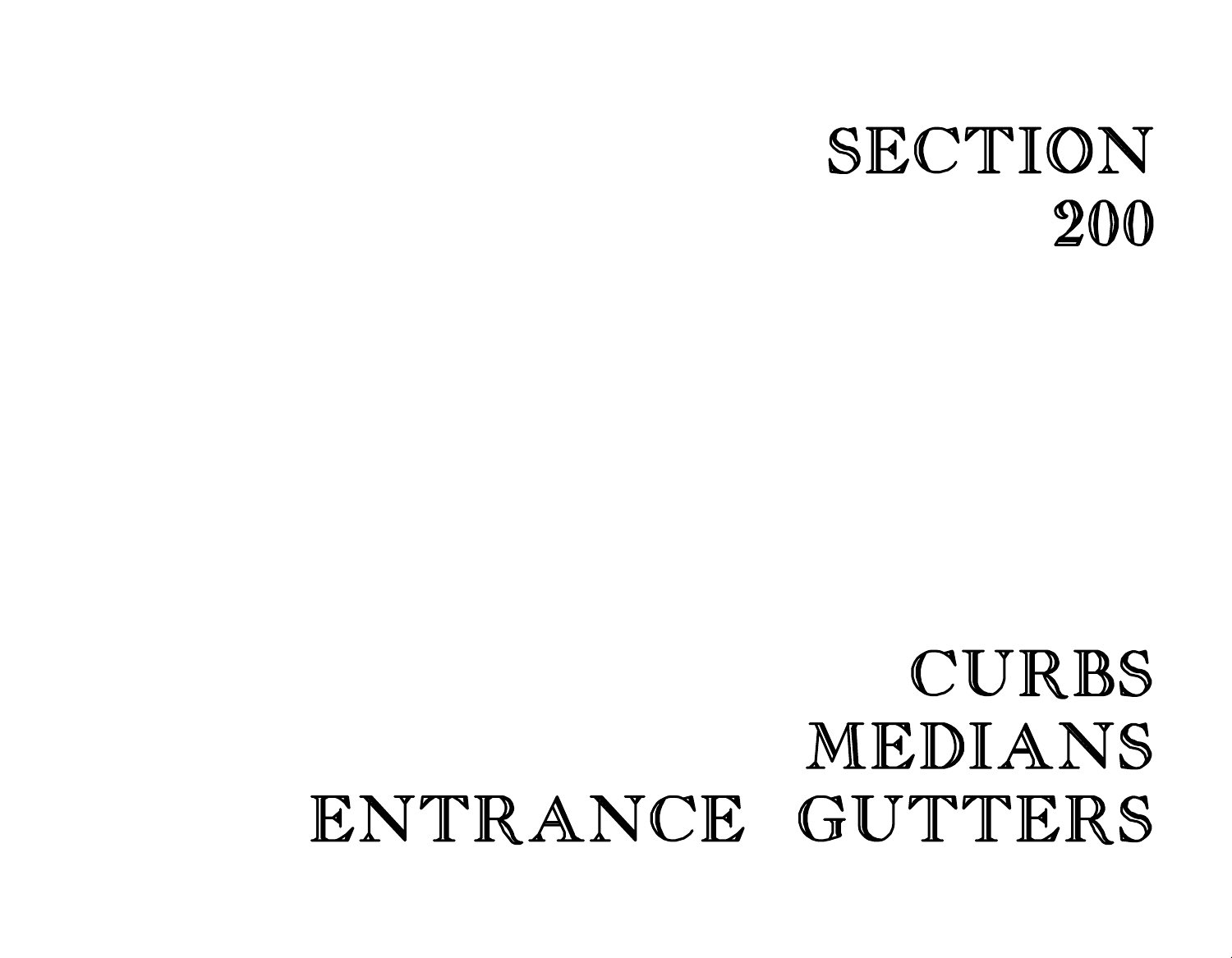## **VDOT 2001 Road and Bridge Standards Section 200 - Curbs, Medians, and Entrances**

| <b>Standard</b> | Page    | <b>Title</b>                                                                                 | <b>Current</b><br><b>Revision</b> | <b>Previous Revisions</b> |      |      |  |  |  | Original<br><b>Standard</b> | Insertable<br><b>Sheet</b> |
|-----------------|---------|----------------------------------------------------------------------------------------------|-----------------------------------|---------------------------|------|------|--|--|--|-----------------------------|----------------------------|
| $CG-2$          | 201.01  | Standard 6" Curb                                                                             | 9/06                              |                           |      |      |  |  |  | 2/01                        | A-179                      |
| $CG-3$          | 201.02  | Standard 4" Curb                                                                             | 9/06                              |                           |      |      |  |  |  | 2/01                        | A-180                      |
| CG-6            | 201.03  | 6" Combination Curb & Gutter                                                                 | 9/06                              |                           |      |      |  |  |  | 2/01                        | A-179                      |
| $CG-7$          | 201.04  | 4" Combinatoin Curb & Gutter                                                                 | 9/06                              |                           |      |      |  |  |  | 2/01                        | A-180                      |
| MC-3, 3A        | 201.05  | Asphalt Concrete Curb and Median for Temporary or<br>Permanent Installation                  | 9/06                              |                           |      |      |  |  |  | 2/01                        | A-181                      |
| MC-3B, 3C       | 201.06  | Asphalt Concrete Curb and Median for Temporary or<br>Permanent Installation                  | 9/06                              |                           |      |      |  |  |  | 2/01                        | A-181                      |
| $MC-4$          | 201.07  | Asphalt Concrete Curb and Gutter and Asphalt<br>Paving Under Guardrail                       |                                   |                           |      |      |  |  |  | 2/01                        |                            |
|                 | 201.08  | Asphalt Concrete Curb and Gutter and Asphalt<br>Paving Under Guardrail                       |                                   |                           |      |      |  |  |  | 2/01                        |                            |
| $MC-1$          | 202.01  | Concrete Median Curb                                                                         | 9/06                              |                           |      |      |  |  |  | 2/01                        | $A-182$                    |
| $MS-1$          | 202.02  | Standard Solid Concrete Raised Median Strip                                                  | 9/06                              | 7/04                      |      |      |  |  |  | 2/01                        | A-159                      |
| $MS-1A$         | 202.03  | Standard Solid Concrete Raised Median Strip                                                  | 9/06                              | 7/04                      | 7/01 |      |  |  |  | 2/01                        | A-159                      |
| $MS-2$          | 202.04  | <b>Standard Raised Grass Median Strips</b>                                                   | 9/06                              |                           |      |      |  |  |  | 2/01                        | A-183                      |
| $MS-4$          | 202.05  | Standard Raised Asphalt Median with P.C. Concrete<br>Curb                                    | 9/06                              |                           |      |      |  |  |  | 2/01                        | A-183                      |
| CG-9A           | 203.01  | Standard Raised Asphalt Median with P.C. Concrete<br>Curb                                    | 2/06                              |                           |      |      |  |  |  | 2/01                        | $A-76$                     |
| $CG-9B$         | 203.02  | Standard Entrance Gutter for use with Unpaved<br>Space Between Curb & Gutter                 | 2/06                              | 1/04                      |      |      |  |  |  | 2/01                        | $A-78$                     |
| CG-9D           | 203.03  | <b>Standard Entrance Gutter</b>                                                              | 2/06                              | 1/04                      |      |      |  |  |  | 2/01                        | $A-78$                     |
| $CG-11$         | 203.04  | Method of Treatment - Connection for Street<br><b>Intersections and Commercial Entrances</b> | 8/07                              | 7/01                      |      |      |  |  |  | 2/01                        | $A-195$                    |
| CG-12           | 203.05  | Detectable Warning Surface General Notes                                                     | 7/05                              | 1/04                      | 3/03 | 7/01 |  |  |  | 2/01                        | $A-59$                     |
|                 | 203.05A | Detectable Warning Surface - Type A<br>(Perpendicular) Application                           |                                   |                           |      |      |  |  |  | 7/05                        | $A-59$                     |